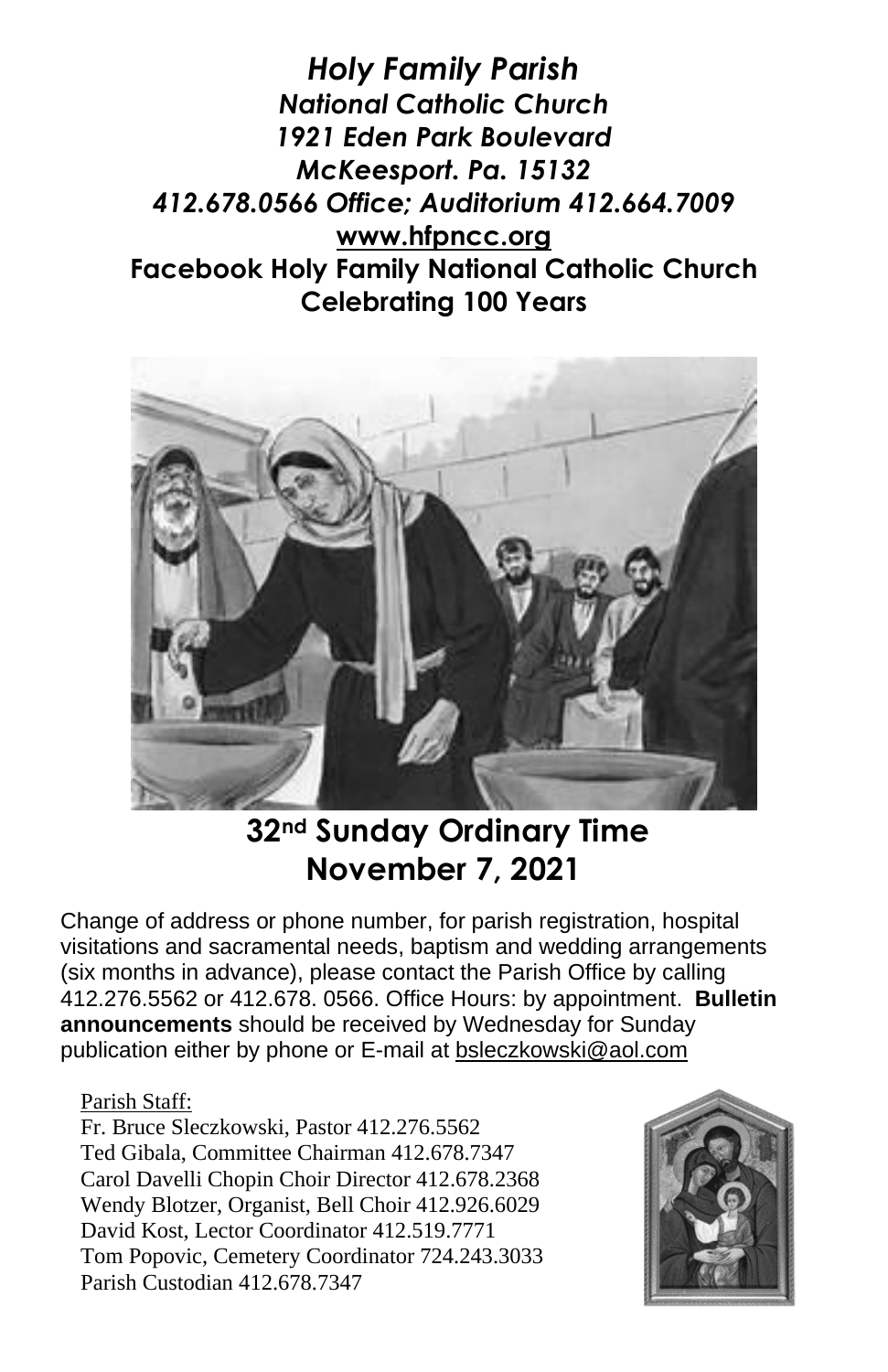#### **THIS WEEK**

| Sunday, November 7, 2021                                                       | <b>32nd Sunday Ordinary Times</b> |
|--------------------------------------------------------------------------------|-----------------------------------|
| <b>Holy Mass</b>                                                               | 9:00 A.M.                         |
| +Felix Zajdel Int. Ted & Janis Gibala; +George Jugan Int. Karen                |                                   |
| Muse                                                                           |                                   |
| <b>SOCL Classes</b>                                                            | 10:15 A.M.                        |
| <b>Holy Mass</b>                                                               | $11:00$ A.M.                      |
| + Marla Chichwak Int. Bob & Jan Yonek                                          |                                   |
| Wednesday, November 10, 2021                                                   |                                   |
| Frederic Chopin Choir Rehearsal                                                | 6:30 P.M.                         |
| Sunday, November 14, 2021                                                      | 33 <sup>rd</sup> Sunday Ordinary  |
| <b>Times</b>                                                                   |                                   |
| <b>Holy Mass</b>                                                               | 9:00 A.M.                         |
| + <b>Julia Rucinski</b> Int. Allen, Wanda, & Kristen Korenoski; + <b>Helen</b> |                                   |
| Popovic Int. Martha Krusienski                                                 |                                   |
| Parish Annual Meeting                                                          | 10:15 A, M.                       |

### **Parish Annual Meeting-Next Sunday**

 Since there hasn't been many activities since our last meeting, we ask the organizations to present any future plans for 2022 to discuss. Persons interested to serve on the Parish Board are asked to give their name to either Ted Gibala, parish chairman or Father Bruce. If not able to attend the meeting a letter of intent can be given. Also, to be elected are delegates to the National Synod to be held next year.

# **Holy Family Polish Wigilia Luncheon Saturday, December 11, 2021 1:00 P.M.**

Menu: Mushroom Borsch, Fish, Potato Pierogi, Sauerkraut, Broccoli Salad, Rye Bread, Christmas Cake Adults \$10.00 12/& Under \$5.00 Reservations Required by December 5<sup>th</sup> Call Kathy Trumpe 412.664.4591; Marian Sleczkowski, 412.494.8276

# **United YMS of R. Winter Clothing Drive**

The United YMSR Board of the Polish National Catholic Church is calling on all YMSR branches to be Christ in your communities. Since our local charities are not accepting clothing, our McKeesport YMSR will be collecting checks to give to Project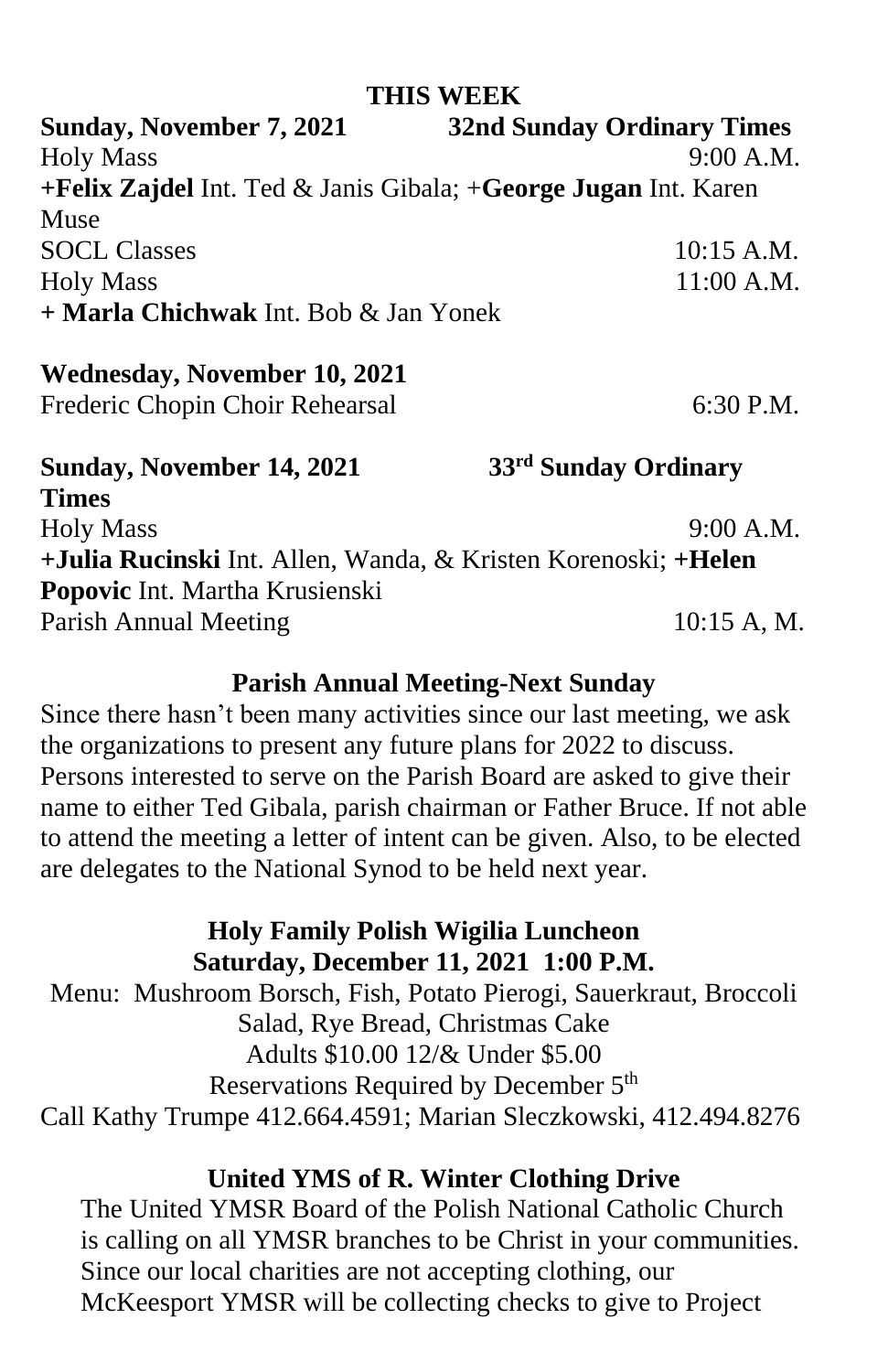

with this project. All checks should be made out to the YMSR by November 28, 2021.

# **Veteran's Day Prayer**

God of peace, we pray for those who have served our nation and have laid down their lives to protect and defend our freedom. We pray for those who have fought, whose spirits and bodies are scarred by war, whose nights are haunted by memories be too painful for the light of day. We pray for those who serve us now especially for those in harm's way. Shield them from danger and bring them home. Turn the hearts and minds of our leaders and our enemies to the work of justice and a harvest of peace. Spare the poor, Lord, spare the poor. May the peace you left us, the peace you gave us, be the peace that sustains, the peace that saves us. Christ Jesus, hear us! Lord Jesus, hear our prayer! Amen.

# **Opening Hymn** "Morning Hymn"

Lord this morn we raise our voices As the world in song rejoices All the works of Your creation

in

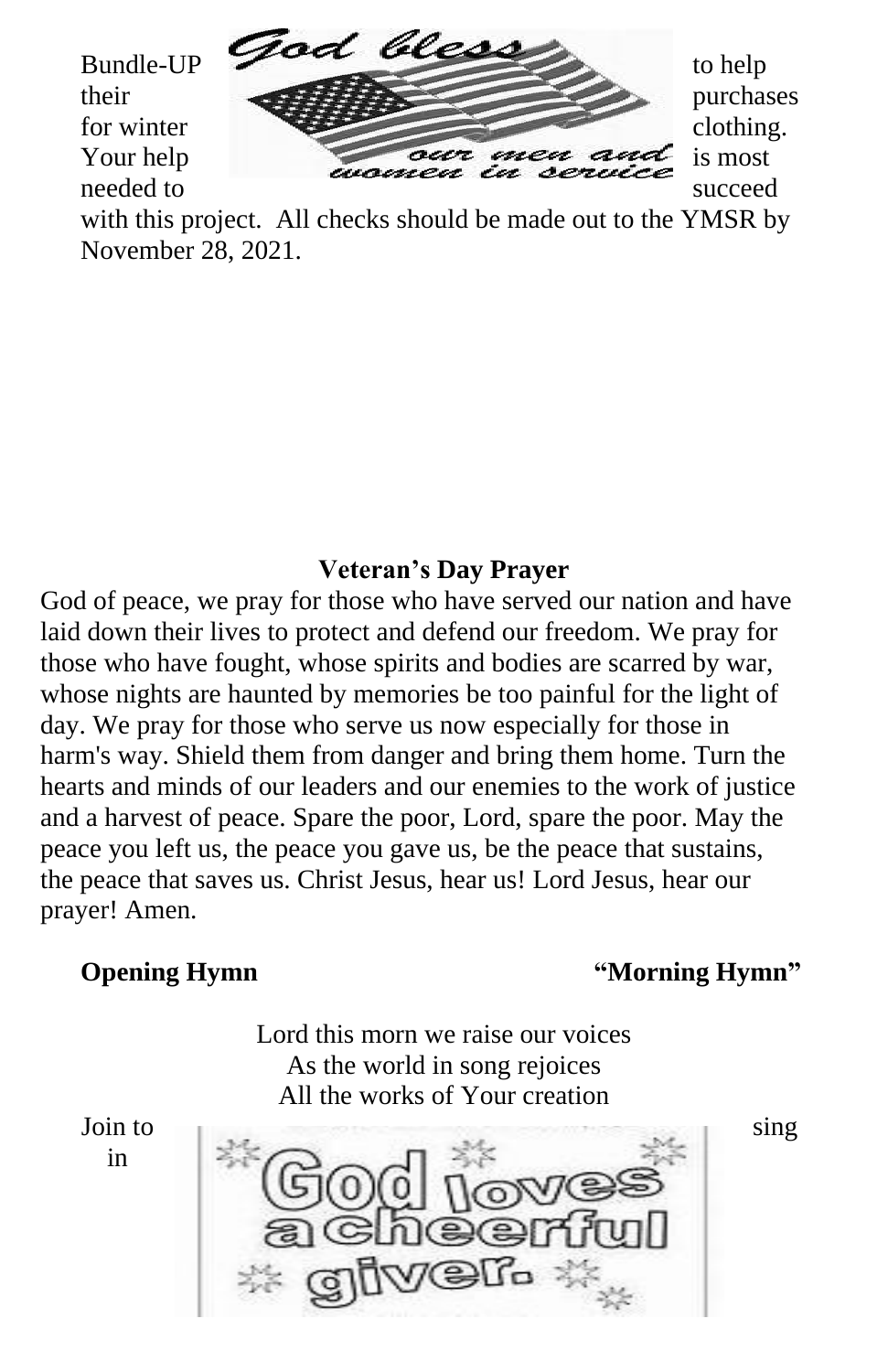#### admiration.

You have formed us, God our Savior Overwhelmed us with Your favor Blessed with gifts beyond all measure May we praise You now and ever.

#### **Closing Hymn "Fairest Lord Jesus"**

Fairest Lord Jesus, Ruler of all nature O Thou of God and man the Son Thee will I cherish, Thee will I honor, Thou my soul's glory, joy, and crown.

Beautiful Savior! Lord of all the nations! Son of God and Son of man! Glory and honor, praise adoration, Now and forever more be Thine. **November Future Directions** November 2021 – St. Stanislaus, Bishop and Martyr

On this Solemnity of All Saints as we begin the month of November in the Year of our Lord 2021, we focus on St. Stanislaus Bishop and Martyr.

#### **Holy Scriptures**

Scripture: 2 Corinthians 4:7-15; 1 Peter 3:14-17; Luke 9:23-26; John 15:18-21

#### **Reflection and Action Item:**

Stanislaus of Krakow (1030-1079) is the patron saint of Poland. In his episcopal ministry he stood up to and challenged the king for his cruelty towards people. This eventually led to the king killing him with a sword.

Lord God of mercies, for whose honor Your Bishop Stanislaus fell to the sword of his persecutors. Grant that, as we reverence the memory of St. Stanislaus who safeguarded the poor and outcast and gave his life defending your sacred Gospel, we may persevere, strong in faith, following his example of self-sacrifice and fortitude. What ways can you continue to be strong in faith even in times of trail?